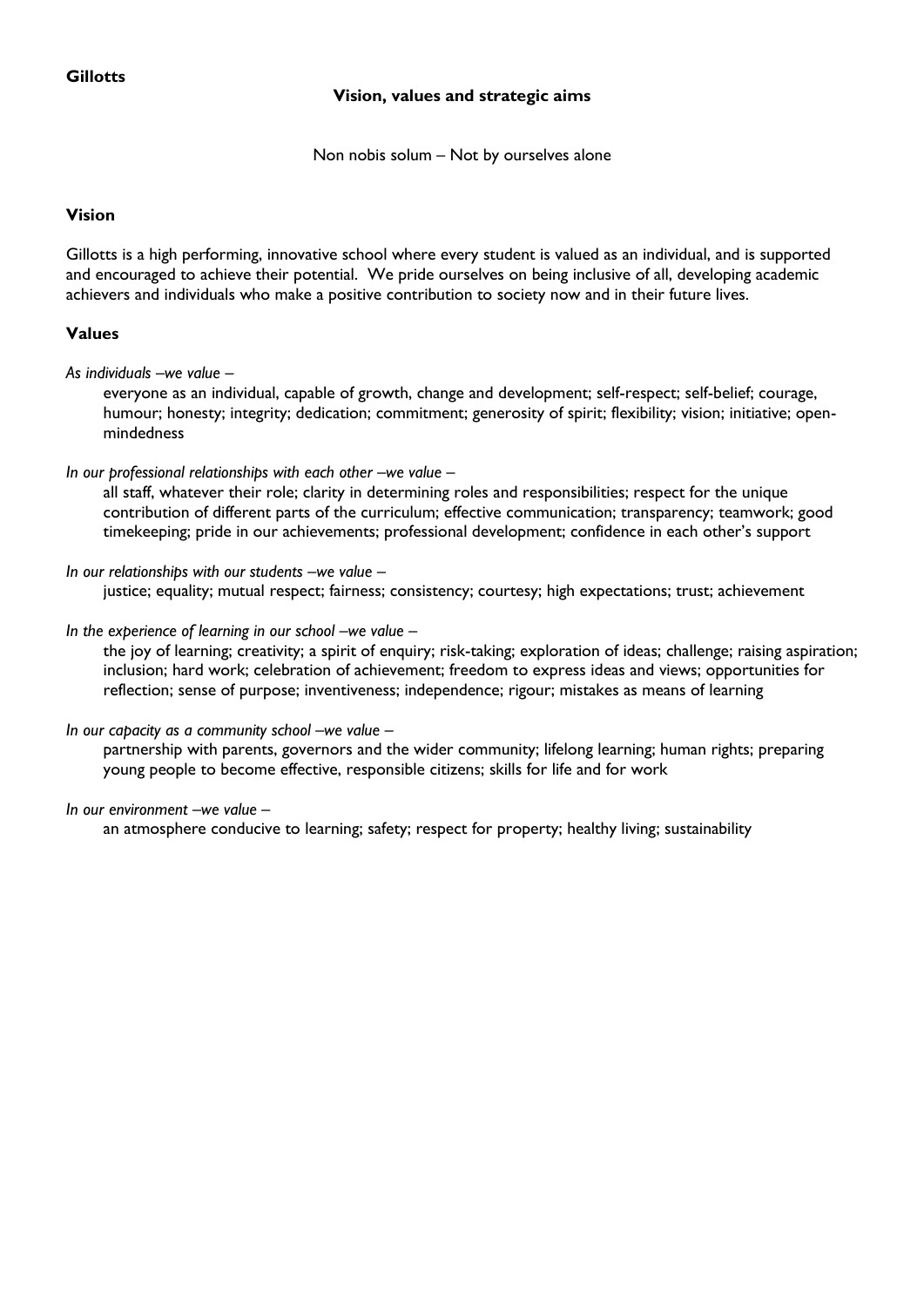#### **Vision for the medium term**

Gillotts School is proud of its successes and proud of its identity. We believe in achievement for all and want to secure the best outcomes for all our learners, without exception. We want to continue to raise students' expectations of themselves and develop them as independent learners, ready for the challenges ahead.

We will build on our success as a highly inclusive and integrated community by enhancing the opportunities for interaction and engagement with the school beyond the planned curriculum, encompassing students' social time within the school day and enhancing opportunities for the use of the school site by the community.

Teaching and learning are at the heart of this school. We see Assessment for Learning as the single most powerful lever for improved teaching and learning, and hence improved attainment and progress. We continue to develop an increasingly personalised approach to CPD recognising that teachers, as professionals, are the best placed to drive their own development.

We will build on our outstanding curriculum, underpinned by a deep understanding of student progress and a commitment to developing the wider skills valued by higher education and employers. Our curriculum will give learners the knowledge and cultural capital they need to succeed in life, whatever their starting point. Knowledge underpins and enables the application of skills – we see knowledge and skills as intertwined.

Seamless, embedded access to ICT supports interaction, collaboration and feedback. We will break down the artificial boundary of the limits of the school day to support the integration of students' learning in school, at home and on the move. A comprehensive and flexible ICT solution is an essential means to this end. Every student has access to a handheld device to motivate and support learning. We will support students to be confident and reflective users of technology, in preparation for their adult lives.

Our motto, "Not by ourselves alone", will continue to underpin an ethos centred on the core values of kindness, respect and living without harm. We know that students will only thrive in their learning when their basic needs are met and we will continue to work towards this goal, through our extended team which offers outstanding pastoral care and by maintaining and developing our partnerships with external agencies who can provide specialist care and support. We will continue to develop the support we offer to parents to enable them in turn to support us as they work alongside their children.

We have an inspirational site  $-33$  acres with extensive woodland, on the site of the local manor house, parts of which (including two associated cottages) remain. The school is set on the fringes of the town with extensive views across the Thames valley. We want to use the stunning environment to help excite and inspire and students and staff to move the school's performance to the next level, making it an outstanding place to study and work with results securely in the top 10% of schools nationally.

Redeveloping the school environment will enable us to achieve all this by allowing us to maximise the potential of the site. It will support us to meet the challenges we face by ensuring we have buildings that are fit for purpose and so allow us to focus on our core priority of continuously improving outcomes for all our young people.